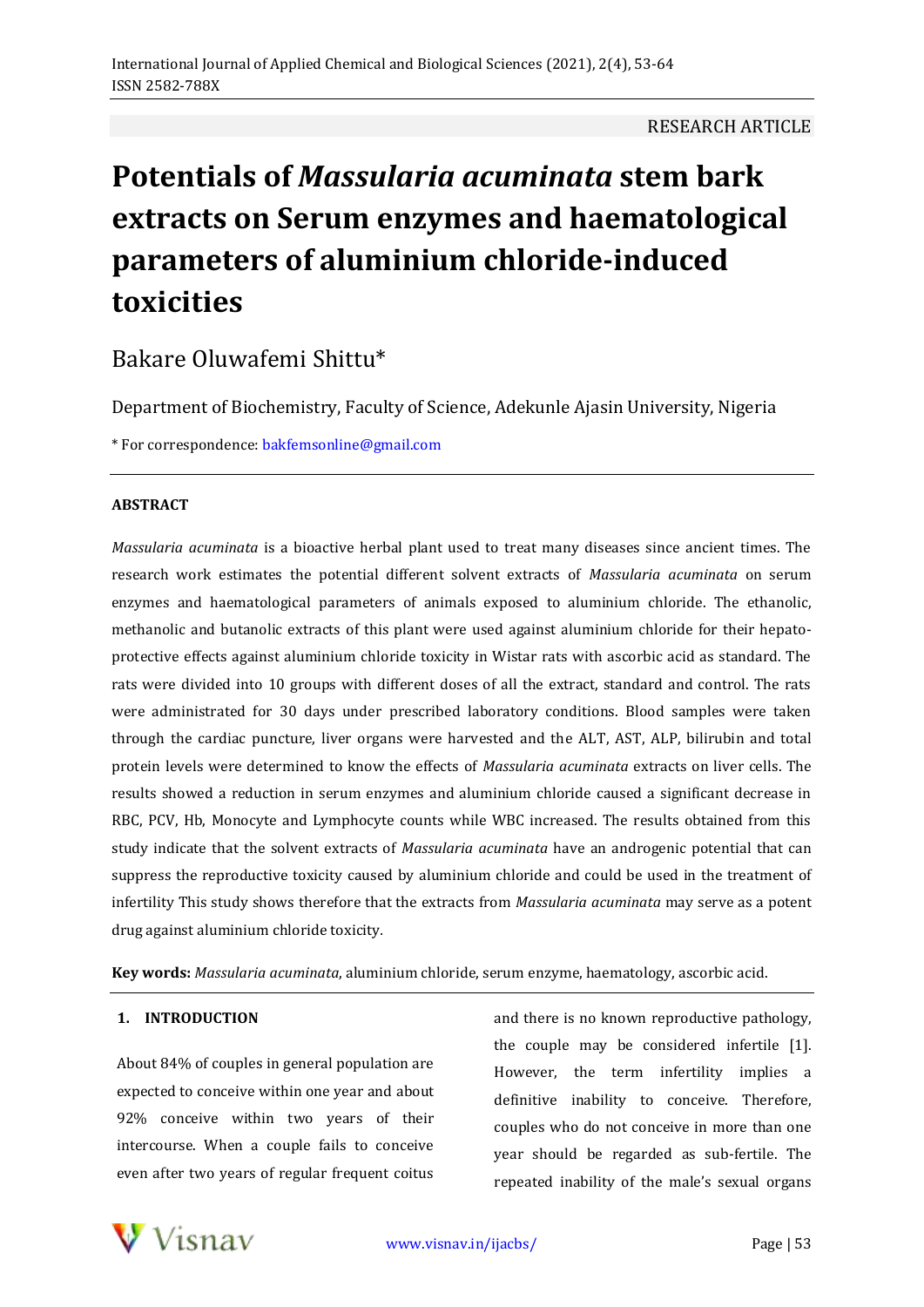and factors relating to erection of the copulatory organ to function effectively or a disorder that interfere with his full sexual response cycle is termed male sexual dysfunction (MSD) [2]. MSD is common worldwide among men of all ages, ethnicities, and cultural backgrounds. Although MSD rarely threatens physical health, it can take a heavy psychological toll, bringing on depression, anxiety, and debilitating feelings of inadequacy [3]. Sexual dysfunction in men takes different forms, such as disorders of desire (persistently or recurrently deficient sexual fantasy and desire for sexual activity), disorders of orgasm (persistent or recurrent delay in, or absence of, orgasm after a normal sexual excitement phase), erectile dysfunction (persistent failure to generate sufficient penile body pressure to achieve vaginal penetration and/or the inability to maintain this degree of penile rigidity until ejaculation), disorders of ejaculation (persistent or recurrent ejaculation with minimum sexual stimulation that occurs before, upon, or shortly after penetration and before a person wishes it or a situation where ejaculation does not occur at all) and failure of detumescence (prolonged priapism lasting for more than 4 h). Erectile dysfunction (ED) and premature ejaculation are the two most common complaints of male patients presenting with sexual dysfunction [4-5]. ED is defined as a man's consistent or recurrent inability to attain and/or maintain penile erection sufficient for satisfactory sexual activity [6]. Symptoms include a marked difficulty in obtaining an erection during sexual activity and maintaining an erection until the completion of sexual activity, and a marked decrease in erectile rigidity. MSD is of varied etiology and these include personal life styles (chronic alcohol abuse, cigarette smoking), androgen deficiency, aging population, psychological disorders, side effects of some anti-hypertensive, central agents, psychiatric medications, antiulcer, antidepressants, and anti-androgens. The chronic medical conditions like diabetes, hypertension and pulmonary cancer can also be caused [7].

Humans widely use metals for their day to day use. The ubiquity of its presence in nature has polluted air, water, soil, food, and long-term persistence in the environment. Metals may have serious effect on the male reproductive system directly (they target specific reproductive organs) or indirectly (when they act on the neuroendocrine system) [8]. Metals have been shown to affect spermatogenesis in rodents and humans, which can lead to low sperm count, abnormal sperm morphology and poor semen quality [9-10]. Among all the metals, Aluminium (Al) is the most widely distributed trivalent cation found in its ionic form inside animal and plant tissues. It is the third most prevalent element and the most abundant metal in the earth's crust, representing approximately 8% of total mineral components [11]. Al occurs naturally in the environment and is also released due to anthropogenic activities such as mining and industrial uses, in the production of Aluminium metal and other forms of Al compounds. A variety of Al compounds are produced and used for different purposes, such as in water treatment, papermaking, fire retardant, fillers, food additives, colors and pharmaceuticals.

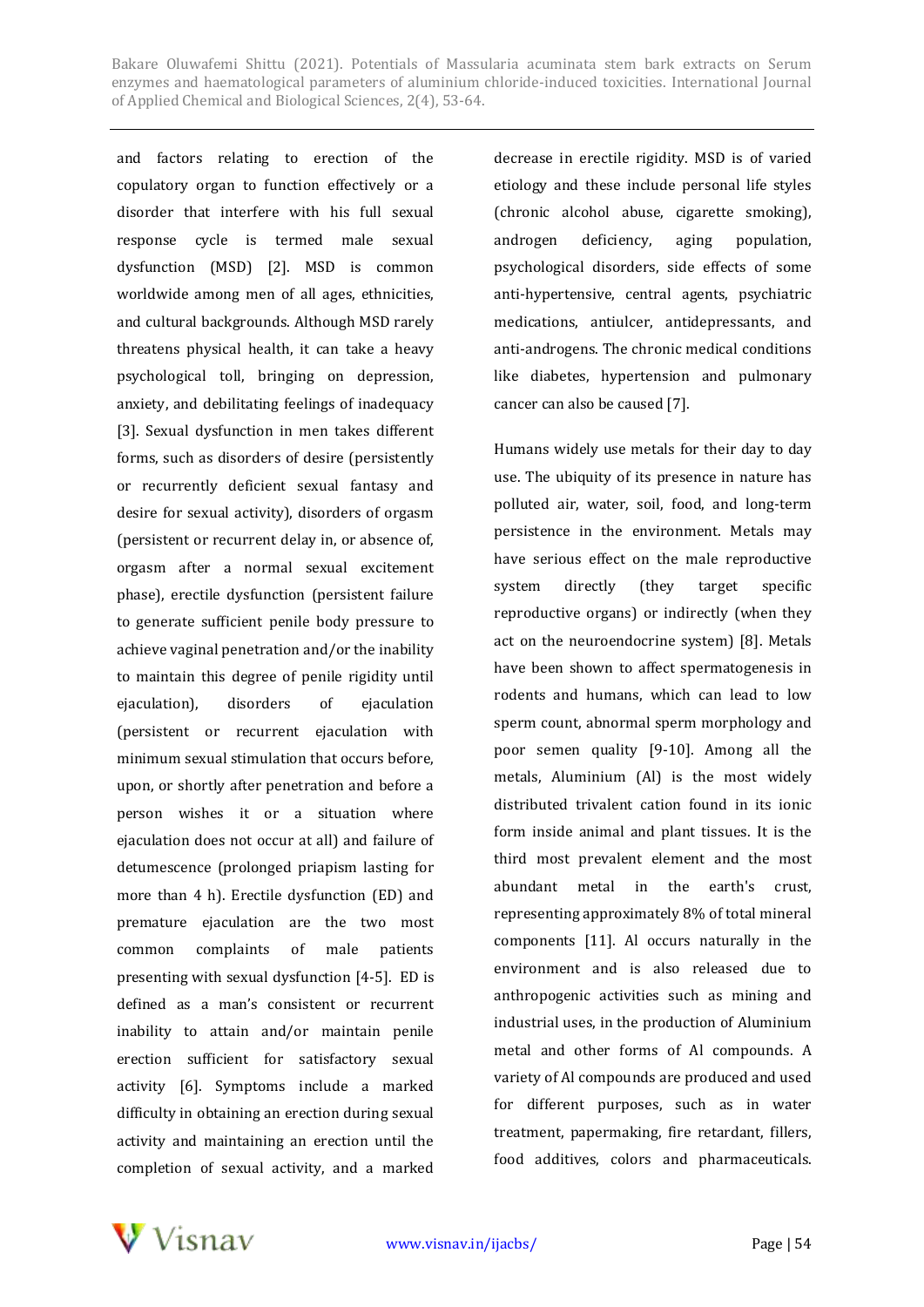Previously, Aluminium has been considered on an indifferent element from a toxicological point of view for a long time. Although Al is present in trace amounts in the biological material, it does not appear to be an essential element and is usually considered to have harmful effects on general health [11]. Aluminium is known as a neurotoxin that can cause certain diseases such as Alzheimer disease, dialysis dementia, Parkinson's and amyotropic lateral sclerosis. In addition, to its neurotoxicity [12], it also affects other body structures like the skeletal system [13], brain tissue, bone, blood cells, liver and kidney [14]. The sources of Al are specially corn, yellow cheese, salt, herbs, spices, tea, cosmetics, Aluminium ware and containers. Also, Al is widely used in antacid drugs, as well as in food additives and toothpaste [15]. Environmental pollution with the different Aluminium containing compounds, especially those in industrial waste water, exposes people to higher than normal levels of Al. This study estimates the potential of ascorbic acid and different solvent extracts of *Massularia acuminata* on serum enzymes and hematological parameters of animals exposed to aluminum chloride. This study was undertaken to assess the effects of aqueous extract of *Massularia acuminata* on the hematological parameters of rats pretreated with aluminium chloride.

## **2. MATERIALS AND METHOD**

## *2.1. Plant sample*

Fresh bark of *Massularia acuminata* was obtained locally from an open forest at Owo (7.1989° N, 5.5932° E) in Ondo state, and was authenticated by a taxonomist at Adekunle Ajasin University, Nigeria.

#### *2.2. Preparation of plant extract*

The plant stem was cut with a sterile knife into pieces and then oven-dried at 40°C until a constant weight was obtained. The pieces were then pulverized with an electric blender (Blender/Miller III, model MS-223, China). The powdered material was stocked in a plastic container from which 200 g each was separately extracted in 500 ml of distilled water for 48 hrs at room temperature with constant shaking. The extract was filtered with filter paper and filtrate was concentrated on a steam bath to give between 5.48 and 5.60 g of the brownish black slurry (residue) which is equivalent to a % yield of  $2.74\pm0.05$  g. The residue was reconstituted in distilled water to give the required dose of 100mg/kg body weight while higher doses of 300 and 500 mg/kg body weight were also used. The reconstituted aqueous extract was administered orally to all animals in the various groups using metal oropharyngeal cannula.

## *2.3.* Experimental *Animals*

Twenty five (25) male wister rats of average weight 140±30 g were obtained from the Institute of Medical Research and Teaching (IMRAT) at the University Teaching Hospital Ibadan, Oyo state, Nigeria and were allowed to acclimatize to experimental condition for two weeks. They were housed and grouped in a temperature and humidity controlled environment under a 12 hrs light/dark cycle, with their normal rat pellet ration (Top Feeds,

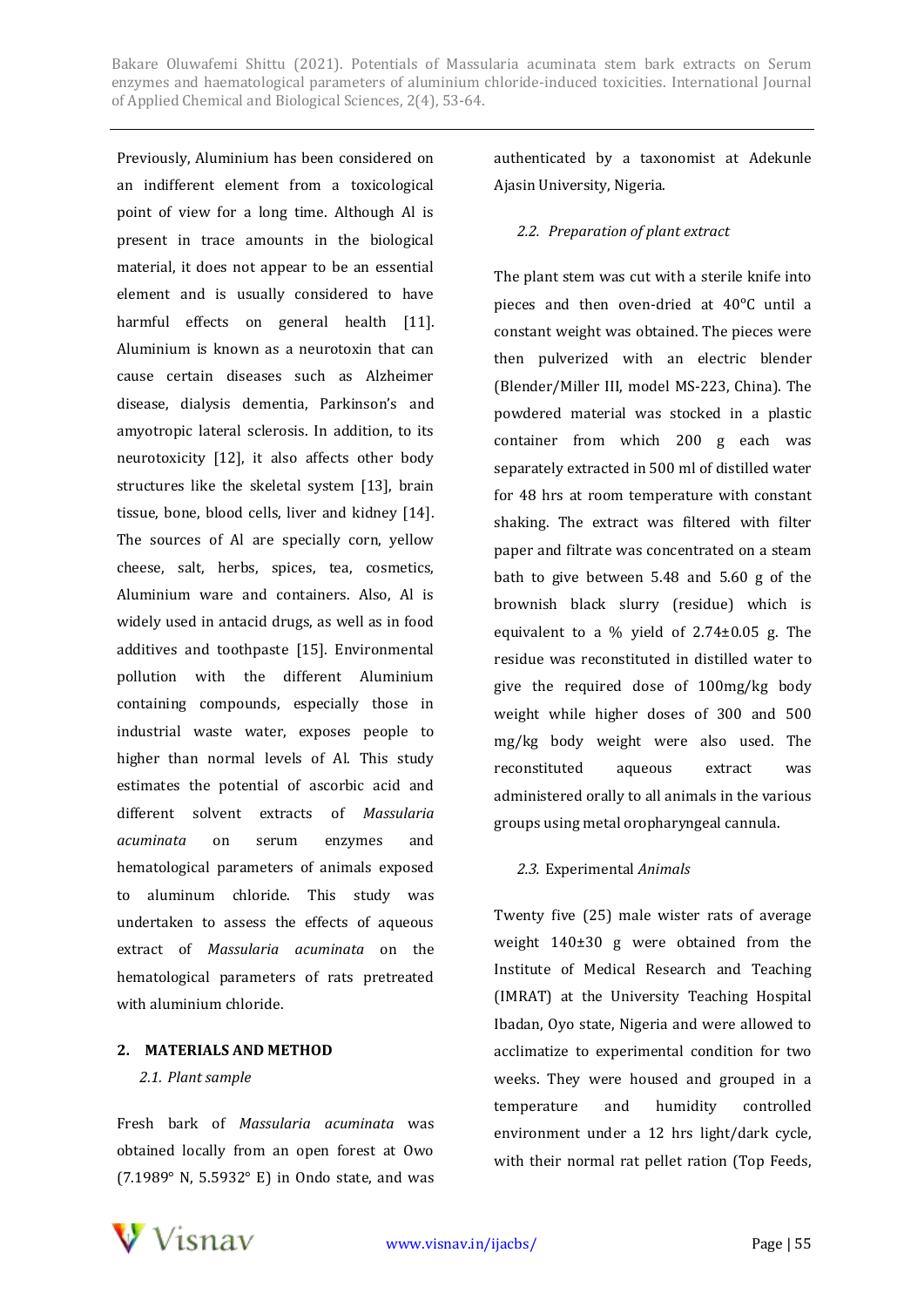| Table 1. Experimental procedure |                                                                                              |  |  |  |  |
|---------------------------------|----------------------------------------------------------------------------------------------|--|--|--|--|
| Groups                          |                                                                                              |  |  |  |  |
| Group 1                         | Control                                                                                      |  |  |  |  |
| Group 2                         | Aluminum chloride (34 mg/kg)                                                                 |  |  |  |  |
| Group 3                         | Ascorbic = Ascorbic acid $(200 \text{ mg/kg})$                                               |  |  |  |  |
| Group 4                         | Ascorbic acid (200 mg/kg) + Aluminum chloride (34 mg/kg)                                     |  |  |  |  |
| Group 5                         | Ethanolic extract of Massularia acuminata (50 mg/kg) + Aluminium chloride (34 mg/kg)         |  |  |  |  |
| Group 6                         | Ethanolic extract of <i>Massularia acuminata</i> (100 mg/kg) + Aluminium chloride (34 mg/kg) |  |  |  |  |
| Group 7                         | Methanolic extract of <i>Massularia acuminata</i> (50 mg/kg) +Aluminium chloride (34 mg/kg)  |  |  |  |  |
| Group 8                         | Methanolic extract of Massularia acuminata (100mg/kg)+Aluminium chloride (34 mg/kg)          |  |  |  |  |
| Group 9                         | Butanolic extract of <i>Massularia acuminata</i> (50 mg/kg) + Aluminium chloride (34 mg/kg)  |  |  |  |  |
| Group<br>10                     | Butanolic extract of Massularia acuminata (100 mg/kg)+Aluminium chloride (34 mg/kg)          |  |  |  |  |

Nigeria) and portable water available ad libitum.

## *2.4.* Experiment *procedure*

The experiment was conducted on different extracts and doses. All these doses were grouped accordingly with Ascorbic acid and control for the experiment (table 1).

## *2.5.* Animal *Sacrifice and Tissue Harvesting*

The animals were subjected to fasting overnight and were sacrificed next morning. Blood samples were collected directly from the eyes of the animals using capillary tubes, poured into an EDTA bottle and taken to the laboratory for the haematological test. Tissues which include the pancreas, liver, intestinal crypt and kidney were excised from all the subjects (animals) into well labelled eppendorf tubes containing normal saline across the groups. Tissues were then stored under the temperature of -70°C for 24 hours.

## *2.6.* Haematological *Tests*

Coulter counter model S-plus: coulter counter model S-plus, an automated Full blood count machine provides the following haematological parameters: Red blood cell, white blood cell, haemoglobin, platelet count and Red blood cell indices (PCV, MCH, MCV, MCHC). The blood sample is allowed to pass the aperture and then closed by a stopper. The device then measured the value of each parameter electrically. Haemoglobin was determined photometrically by passing a beam of light through the lysed solution and measuring the absorbance by photometric device.

## *2.7.* Statistical *analysis*

Data were expressed as the mean of three replicates ± SEM. Means were analysed using a one-way analysis of variance (ANOVA) and complemented with Student's t-test. Post-test analysis was carried out using Duncan Multiple Range Test and Tukey's Multiple Comparison

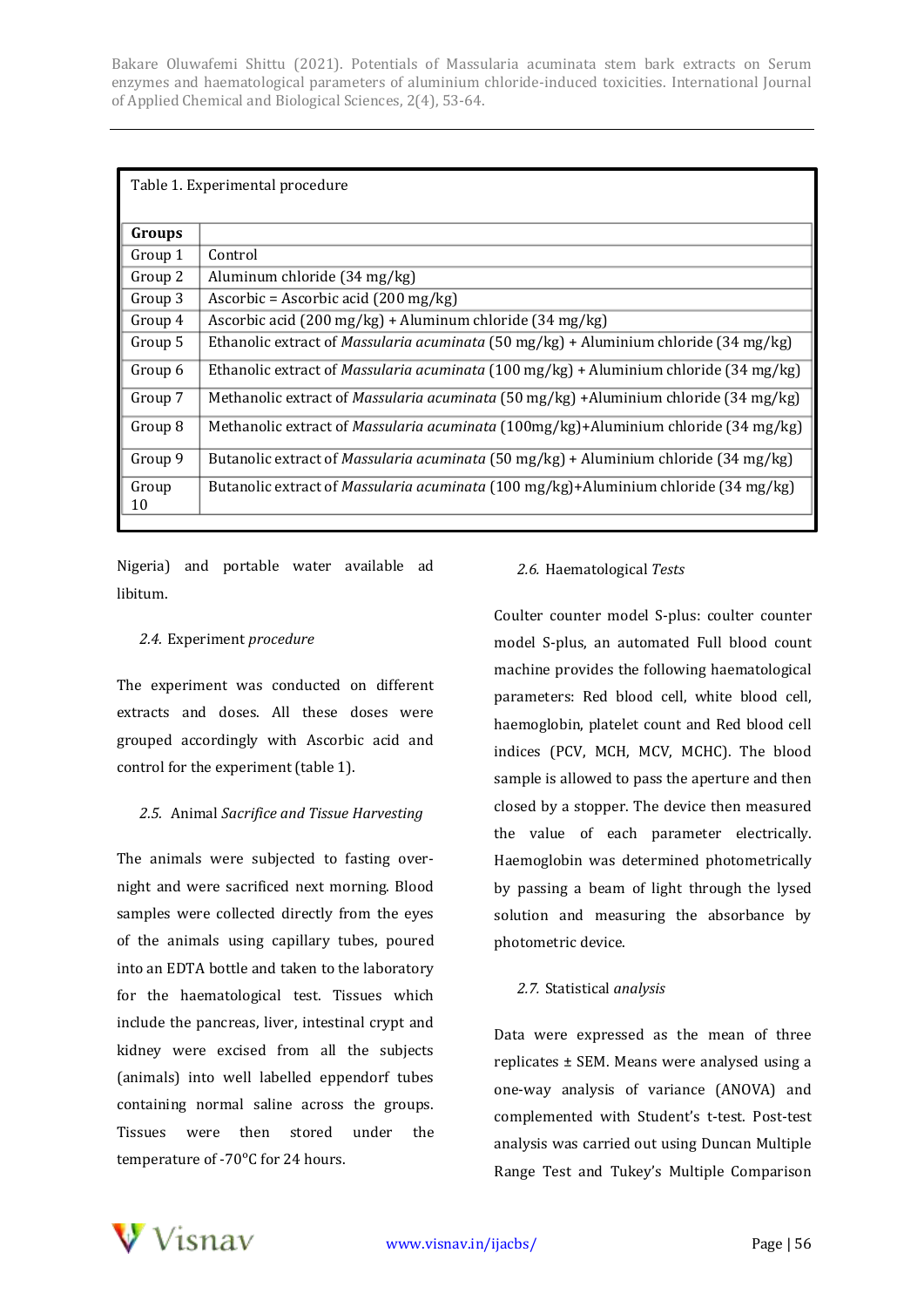Test to determine significant differences in all the parameters. The graphs were plotted with Graph pad prism 7. Differences with values of P < .05 were considered statistically significant.

## **3. RESULTS AND DISCUSSION**

This study was conducted to assess and compare the incidence and severity of haematological changes during Aluminium chloride induction and treatment with solvent extracts of *Massularia acuminata* at the dose level of 50 mg/kgbw, 100 mg/kgbw for each extracts respectively and ascorbic acids at the dose of 200 mg/kg body weight. The results from Table 2 shows that there is no significant difference in the total protein level between

Table 2. Effects of *Massularia acuminata* extracts on the Total protein and Bilirubin level of experimental animals.

| <b>GROUPS/PARAMETERS</b>                            | <b>TOTAL</b><br><b>PROTEIN</b> | <b>BILIRUBIN</b>               |
|-----------------------------------------------------|--------------------------------|--------------------------------|
| Control                                             | $3.23 \pm 0.00^{\text{a}}$     | $717.00 \pm 1.91$ <sup>b</sup> |
| Toxicant (34 mg/kg)                                 | $3.23 \pm 0.00^a$              | 706.15±9.52ab                  |
| Ascorbic acid (200 mg/kg)                           | $3.23 \pm 0.00^{\text{a}}$     | $695.23 \pm 11.45$ ab          |
| Ascorbic acid (200 mg/kg) + Toxicant (34 mg/kg)     | $3.24 \pm 0.01$ <sup>a</sup>   | 717.00±1.91 <sup>b</sup>       |
| Ethanolic extract (50 mg/kg) + Toxicant (34 mg/kg)  | $3.23 \pm 0.00^a$              | 706.15±9.52ab                  |
| Ethanolic extract (100 mg/kg) + Toxicant (34 mg/kg) | $3.23 \pm 0.00^a$              | 684.38±1.97 <sup>a</sup>       |
| Methanolic extract (50 mg/kg) + Toxicant (34 mg/kg) | $3.24 \pm 0.01$ <sup>a</sup>   | 695.23±11.45ab                 |
| Metanolic extract (100 mg/kg) + Toxicant (34 mg/kg) | $3.23 \pm 0.00^a$              | 706.15±9.52ab                  |
| Butanolic extract (50 mg/kg)+ Toxicant (34 mg/kg)   | $3.23 \pm 0.00^a$              | 684.38±1.97 <sup>a</sup>       |
| Butanolic extract (100 mg/kg) + Toxicant (34 mg/kg) | $3.23 \pm 0.00^{\text{a}}$     | 695.23±11.45ab                 |

Table 3**.** Effects of *Massularia acuminata* extracts on the AST, ALT and ALP level of experimental animals

| <b>GROUPS/PARAMETER</b>                                                                                                 | <b>AST</b>                     | <b>ALT</b>                     | <b>ALP</b>                     |  |  |  |
|-------------------------------------------------------------------------------------------------------------------------|--------------------------------|--------------------------------|--------------------------------|--|--|--|
| Control                                                                                                                 | $121.59 \pm 5.53$ abc          | $97.71 \pm 1.69$ abc           | $6.44 \pm 2.43$ <sup>a</sup>   |  |  |  |
| Toxicant $(34 \text{ mg/kg})$                                                                                           | $123.29 \pm 5.07$ abc          | $100.03 \pm 5.04c$             | $9.20 \pm 0.92$ <sup>a</sup>   |  |  |  |
| Ascorbic acid (200 mg/kg)                                                                                               | 132.97±1.72bc                  | $92.45 \pm 2.12$ abc           | $11.96 \pm 2.43$ <sup>a</sup>  |  |  |  |
| Ascorbic acid $(200 \text{ mg/kg})$ + Toxicant $(34$<br>$mg/kg$ )                                                       | 122.27±5.89abc                 | $87.95 \pm 7.67$ abc           | $14.72 \pm 1.84$ <sup>ab</sup> |  |  |  |
| Ethanolic extract $(50 \text{ mg/kg})$ + Toxicant $(34 \text{ m})$<br>$mg/kg$ )                                         | 85.39±35.18 <sup>a</sup>       | $91.26 \pm 1.72$ abc           | $16.56 \pm 0.00^{\rm b}$       |  |  |  |
| Ethanolic extract $(100 \text{ mg/kg})$ + Toxicant<br>$(34 \text{ mg/kg})$                                              | 152.35±5.01c                   | $84.19 \pm 4.47$ <sup>a</sup>  | $26.64 \pm 8.07$ <sup>b</sup>  |  |  |  |
| Methanolic extract $(50 \text{ mg/kg})$ + Toxicant<br>$(34 \text{ mg/kg})$                                              | 131.78 ±18.18bc                | $98.34 \pm 2.41$               | $24.84 \pm 10.45^b$            |  |  |  |
| Metanolic extract $(100 \text{ mg/kg})$ + Toxicant<br>$(34 \text{ mg/kg})$                                              | $124.31 \pm 4.18$ abc          | $96.46 \pm 1.97$ bc            | $15.64 \pm 3.32$ <sup>a</sup>  |  |  |  |
| Butanolic extract (50 mg/kg)+ Toxicant (34<br>$mg/kg$ )                                                                 | $125.50 \pm 8.75$ abc          | $93.02 \pm 1.27$ abc           | $12.88 \pm 3.68$ <sup>a</sup>  |  |  |  |
| Butanolic extract (100 mg/kg) + Toxicant (34<br>$mg/kg$ )                                                               | $95.25 \pm 6.64$ <sup>ab</sup> | $85.69 \pm 2.76$ <sup>ab</sup> | $10.12 \pm 3.32$ <sup>a</sup>  |  |  |  |
| Values are given as Mean $\pm$ SEM for each group. Different alphabets are used to indicate statistical significance at |                                |                                |                                |  |  |  |
| $(p \le 0.05)$ when compared to control and ascorbic acid                                                               |                                |                                |                                |  |  |  |

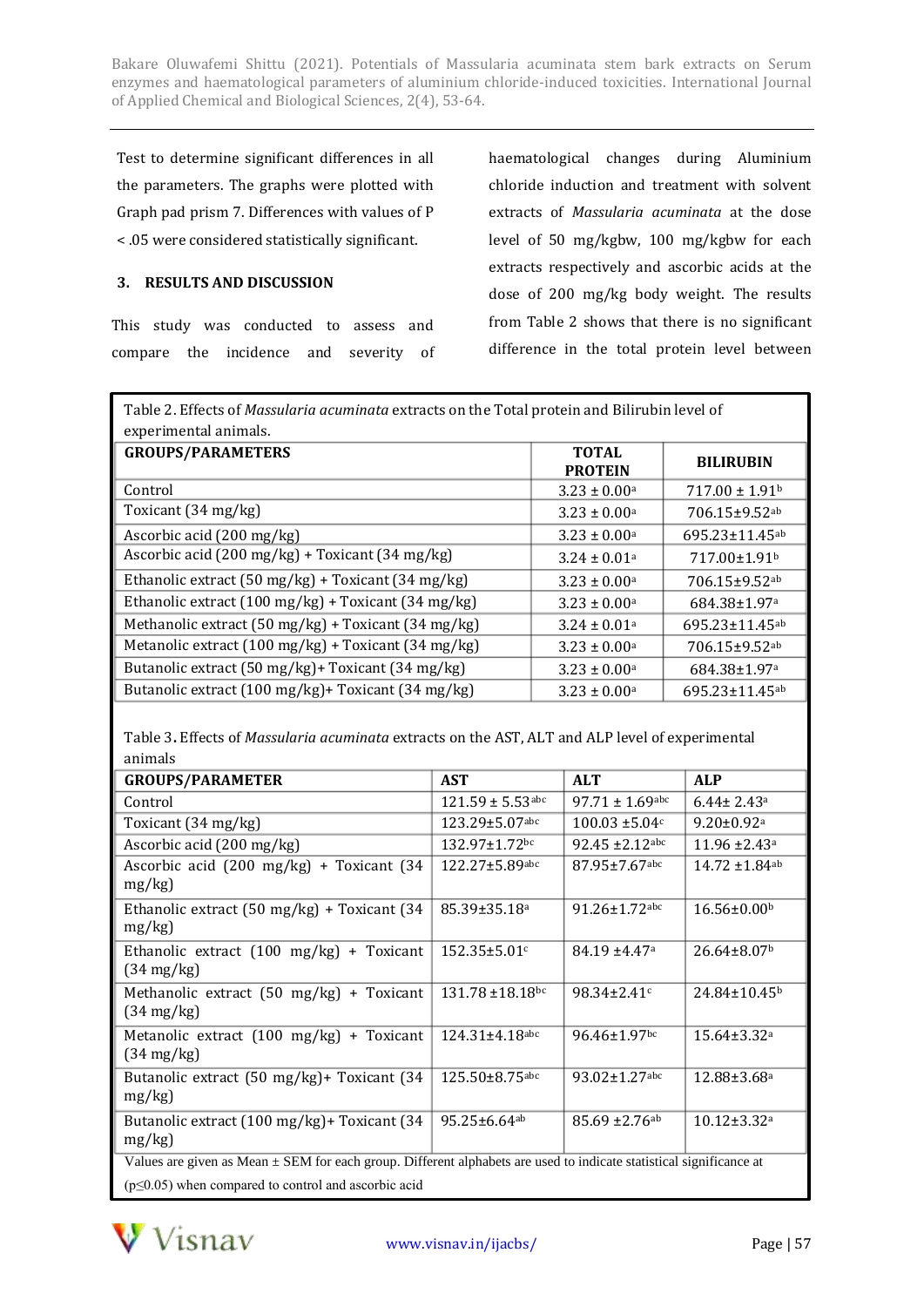groups of experimental animals and equally shows that there is significant decrease in the bilirubin level of animals treated with low dosage of ethanolic extract and high dosage of butanolic extract of *Massularia acuminata*.

The result in Table 3 shows that there is no significant difference in the AST level between all groups. There is more significant damage to the organs of the group administered with aluminium chloride with butanolic and ethanolic extracts of *Masularia acuminata* showing a potent intervention in salvaging the animals against damage from aluminium toxicity. Also, that there is significant increase in the ALP level of animals treated with low and high dosage of ethanolic extract and high dosage of *Massularia acuminata* methanolic extract. There is significant decrease in the ALT level of animals

treated with lower dosage of *Massularia acuminata* ethanolic extract.

Haematological disorders have attained epidemic proportions worldwide. As a result, many people turn to medicinal plants for treatment thereby boosting and enhancing health. Aluminium has detrimental effects on body systems, including the reproductive one. *Massularia acuminata*, a plant commonly used as chewing sticks due to its antimicrobial activity has been reported to have many therapeutic properties such as antioxidant and aphrodisiac potentials [16-17].

The table 4 shows different effects from all the group's combinations on wister rats. The result when compared with control and ascorbic acid shows that the methanolic extract with both the

| Table 4. The effects of extracts of Massularia acuminata on haematological parameters of rats treated                   |                              |                                |                              |                              |                               |  |  |  |  |
|-------------------------------------------------------------------------------------------------------------------------|------------------------------|--------------------------------|------------------------------|------------------------------|-------------------------------|--|--|--|--|
| with Aluminium chloride.                                                                                                |                              |                                |                              |                              |                               |  |  |  |  |
| Groups                                                                                                                  | <b>WBC</b>                   | <b>HGB</b>                     | <b>RBC</b>                   | <b>PLT</b>                   | <b>MCV</b>                    |  |  |  |  |
| Grp1                                                                                                                    | $3.73 \pm 0.12$ d            | 13.3±0.06 <sup>d</sup>         | $6.68 \pm 0.01$ d            | 110±1.73d                    | 68.2±0.06 <sup>b</sup>        |  |  |  |  |
| Grp2                                                                                                                    | $3.63 \pm 0.13$ d            | 14.27±0.03f                    | $6.94 \pm 0.01$ <sup>f</sup> | 398.67±0.88h                 | $60.13 \pm 0.07$ <sup>b</sup> |  |  |  |  |
| Grp3                                                                                                                    | $4.9 \pm 0.12$ <sup>e</sup>  | 12.7±0.06c                     | $6.78 \pm 0.01$ e            | 265.67±0.33f                 | 64.17±0.09b                   |  |  |  |  |
| Grp4                                                                                                                    | $2.47 \pm 0.03^b$            | 14.6±0.12g                     | $7.63 \pm 0.01$ h            | 438.33±0.67i                 | $56.1 \pm 0.06$               |  |  |  |  |
| Grp5                                                                                                                    | $7.7 \pm 0.06$ g             | 13.57±0.03de                   | $7.15 \pm 0.01$ g            | 146.67±0.67 <sup>e</sup>     | $36.3 \pm 15.4$ <sup>a</sup>  |  |  |  |  |
| Grp6                                                                                                                    | $2.4 \pm 0.06$               | 11.93±0.03b                    | $6.08 \pm 0.01$ c            | 39.0±0.58b                   | 57.8±0.06b                    |  |  |  |  |
| Grp7                                                                                                                    | $5.17 \pm 0.09$ f            | $13.6 \pm 0.06 d$ <sup>e</sup> | $5.75 \pm 0.03^b$            | 356.0±0.58g                  | $66.5 \pm 0.06$               |  |  |  |  |
| Grp8                                                                                                                    | $2.87 \pm 0.03$ c            | 14.4±0.06g                     | $7.75 \pm 0.03^h$            | 356.0±0.58g                  | 54.6±0.06 <sup>b</sup>        |  |  |  |  |
| Grp9                                                                                                                    | $2.07 \pm 0.07$ <sup>a</sup> | $8.60 \pm 0.25$ <sup>a</sup>   | $4.62 \pm 0.06^a$            | $27.0 \pm 0.58$ <sup>a</sup> | $56.5 \pm 0.12$ <sup>b</sup>  |  |  |  |  |
| Grp10                                                                                                                   | $2.37 \pm 0.07$ <sup>b</sup> | 13.8±0.06 <sup>e</sup>         | $7.10 \pm 0.03$ g            | $94.4 \pm 0.06c$             | 53.73±0.03b                   |  |  |  |  |
| Values are given as Mean $\pm$ SEM for each group. Different alphabets are used to indicate statistical significance at |                              |                                |                              |                              |                               |  |  |  |  |
| $(p \le 0.05)$ when compared to control and ascorbic acid                                                               |                              |                                |                              |                              |                               |  |  |  |  |

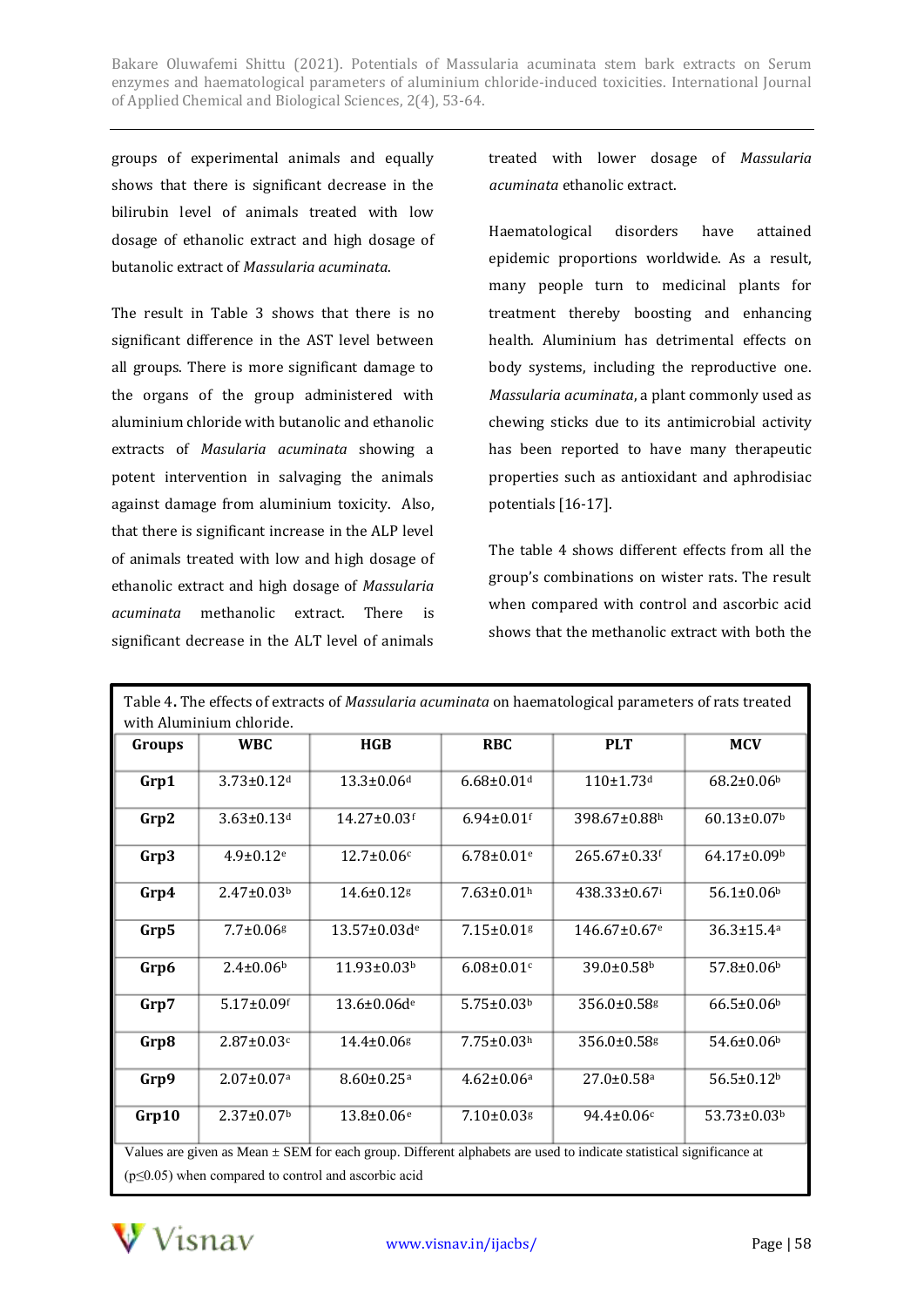#### doses had better effect than others.

Blood parameters are key factors in diagnosing the actual physiological status of organisms. An organism must keep its blood composition and constituents relatively constant under natural conditions to function properly [18]. The parameters measured were red blood cell, packed cell volume, haemoglobin, white blood cell count, platelet count, monocytes and lymphocytes. The normal range of these parameters can be altered by the ingestion of some medicinal plants [19]. In this study, the administration of solvent extracts of *Massularia acuminata* were examined on the haematological parameters of rats treated with aluminium chloride. Changes in haematological parameters are likely to be influenced by any disease condition including Alzheimer disease, dialysis dementia, Parkinsonism [12], aluminium chloride also affects other body structures e.g. the blood cells causing microcytic anaemia [20]. It has been shown by a study that aluminium chloride induced reproductive toxicity, altering the metabolism of testis and epididymis, leading to a reduction in fertility rate in mice [21]. These can affect health of mankind with various clinical presentations. *Massularia acuminata* has been reported to increase fertility due to its androgenic potential with lower dose seems more effective than higher dose [7] According to Isaac *et al*., (2013) red blood cell is involved in the transport of oxygen and carbon dioxide in the body. Thus, a reduced red blood cell count in the toxicant group implies a reduction in the level of oxygen that would be carried to the tissues as well as the level of carbon dioxide returned to the lungs

which may probably have been caused by the toxicant (aluminium chloride) [22]. The highest red blood cell count was observed at the treatment level with 100 mg of plant extract, meaning that the extracts was able to improve the toxic effect of aluminium on red blood cell when compared with the aluminium treated group indicating that the plant extract may contain compounds or phytochemical that increases the production of red blood cells, since the plant works effectively at lower dose more than higher dose. However, there is no much significant difference between the treated group and the control group. Haemoglobin (Hb) is the oxygen-carrying component in the blood and its concentration can be used as good indicator of anaemia. The decrease in Hb corresponds with the decrease in dissolved oxygen; an indication that the decrease in haemoglobin resulted in haemodilution. The reduction may be due to increased rate of breakdown of red blood cells and reduction in the rate of formation of red blood which may probably have been caused by the toxicant. However, treatment with plant extract shows slight significant increase in the haemoglobin count compare to the toxicant group. But there was no significant difference in the haemoglobin count in the treatment group compared to the control group.

Packed Cell Volume (PCV) is used to determine the ratio of plasma to corpuscles in the blood as well as the oxygen-carrying capacity of the blood [24]. The significant decrease in Packed Cell Volume (PCV) of the toxicant group may be attributed to the toxic effect of aluminium chloride on the blood causing anaemia and haemodilution. However, there was slight

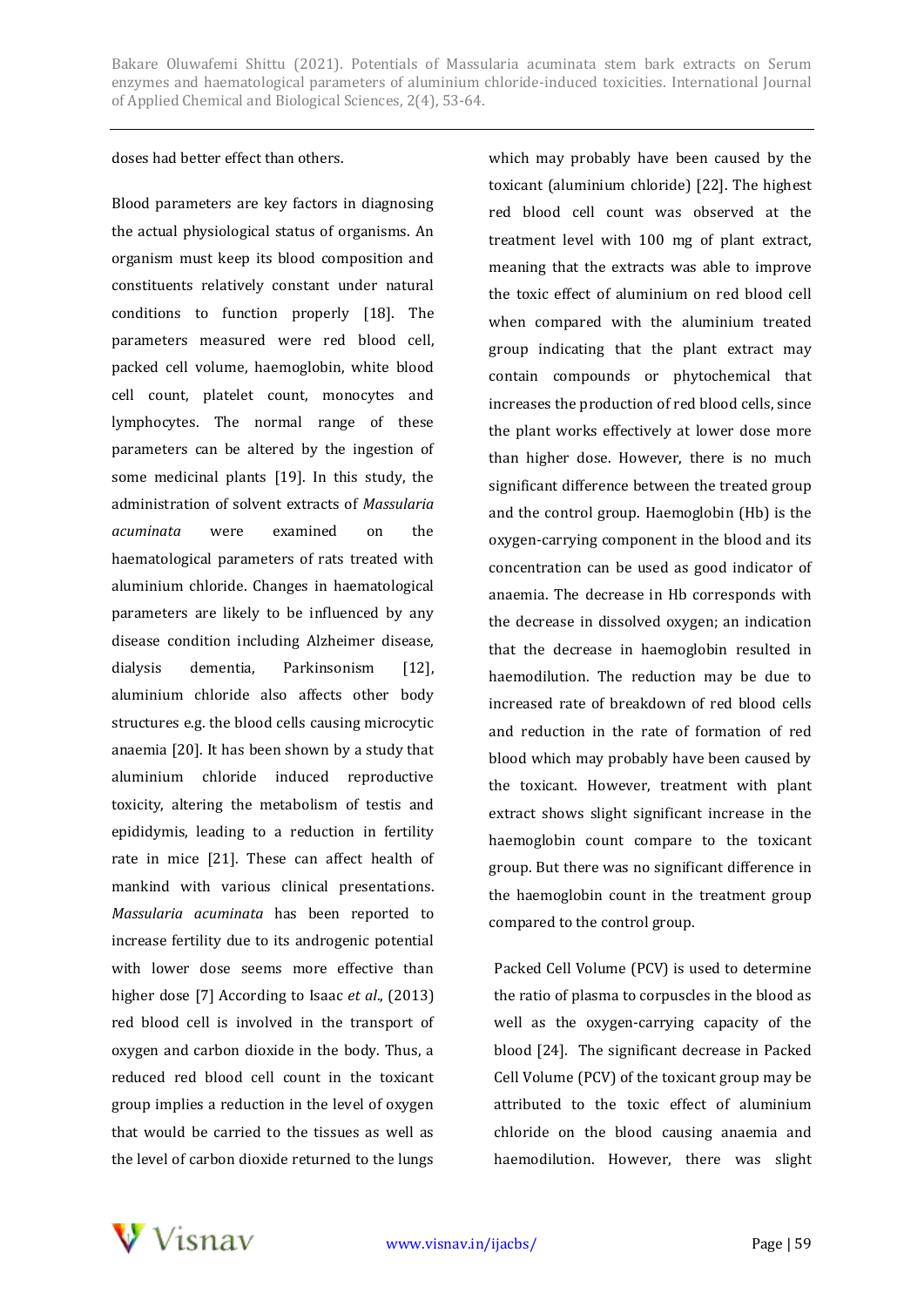significance increase in the groups treated with plant extract compared to the toxicant group, but there was no much significant difference between the treated group and the control group. Since haemoglobin and hematocrit (PCV) profiles relate to the total population of red blood cells in the blood, it could thus imply that the extract may stimulate the production of erythropoietin in the stem of cells of rat [24]. Erythropoietin is a glycoprotein hormone which stimulates stem cells in the bone marrow to produce red blood cells [25]. Erythropoietin affects the oxygen-carrying capacity of the blood and the amount of oxygen delivered to the tissues since red blood cells and hemoglobin are very important in transferring respiratory gases [26].

It may also suggest that the plant extracts can cause polychethermia. Previous studies have indicated that an increase in the count of erythrocytes and PCV is suggestive of polycythermia and positive erythropoiesis [27]. Moreover, studies by Esenowo *et al*., (2010) suggested that the leaves of Peristrophe bicalculata (Retz) are capable of increasing erythrocyte counts in experimental animals [28]. They confirmed the use of Peristrophe bicalculata (Retz) leaves in restoring lost blood during excessive bleeding, who worked on *Baphia nitida* (Lodd) also reported similar results [29]. Therefore, the aqueous extracts of *Massularia acuminata* can be used to restore lost blood during excessive bleeding as observed, the mechanism leading to the increase in erythrocyte count is probably mediated by the anti-oxidant property of the extracts [30]. The presence of antioxidant phytochemicals like flavonoids and tannins in the aqueous extracts of *Massularia acuminata* may be responsible for the hemopoietic stimulating effects. This is in line with previous research that showed that prophylactic and therapeutic oral administration of anti-oxidant supplements in plant extracts significantly increased cells of hemopoietic origin in animals exposed to potentially lethal dose of radiation [30]. Flavonoids, tannins and terpenes have been found to protect erythrocytes from oxidative damage. Further Ren *et al*., (2003) reported that flavonoids have various benefits for human health due to its anti-oxidant and free-radical scavenging activities as well as anti inflammatory, antiviral, and anticancer properties [31].

White Blood Cells (WBCs) defend the body against toxic and foreign substances and produce antibodies. The highest white blood cell count was observed at the toxicant group, there was a significant increase in the WBC count in the toxicant group compared to the control group. The experimental changes observed here was in agreement with the finding, that reported that infection is indicated only by an increased level of leukocytes (particularly polymorphonuclear leukocytes) and their products (e.g., leukocyte elastase) [32]. A high WBC count may indicate acute infection, inflammation, or tissue damage.

The solvent extract of *Massularia acuminata* shows no effectiveness in lowering the white blood cell count of the experimental suggesting that the plant extract may not have immune boosting properties. Also, there was no significance difference in the groups treated

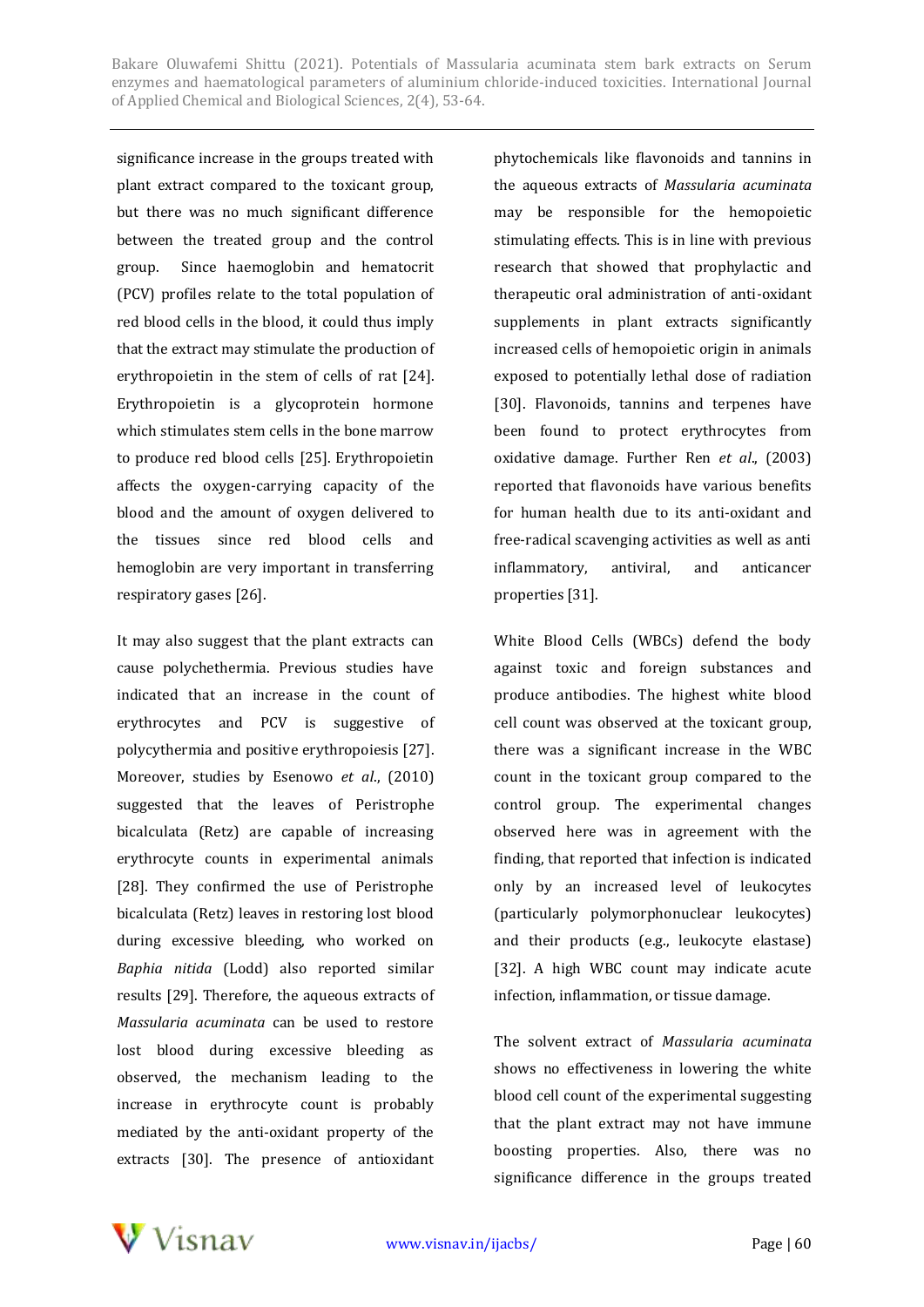with the plant extract and the control group. As regards the differential count of white blood cells, the Monocytes and Lymphocytes decreased significantly as compared between the toxicant group and the control. The decreased Monocytes and Lymphocytes may be associated with the nature of immunological challenge to which the rats were exposed at the period of experiment and due to the effect of aluminium chloride toxicity. It was observed that the toxicant group recorded a slight significantly lower monocyte and lymphocyte counts compared with the control and the groups treated with aqueous extract of *Massularia acuminata*. The result correlates with the previous reports which show lower lymphocyte and monocyte count in rats treated with aluminium chloride [33]. The lower monocyte count may be associated with the suppression of monocyte chemotactic migration by the toxicant. However, there was a significant increase in monocytes and lymphocytes count of groups treated with the plant extract compared to the toxicant group. An increase in lymphocytes counts may be associated with enhanced release of lymphocytes from lymphomyeloid tissues. This could be an adaptive mechanism to burst the immune system of the rats and give it the positive survival value needed in the sub lethal toxic environment or possibility of leukaemia due to prolonged toxic insult. But there was no much significance difference observed between the control group and the groups treated with the plant extract. Blood platelets are implicated in blood clotting. Low platelet concentration suggests that the process of clot-formation (blood clotting) will be prolonged resulting in

excessive loss of blood in the case of injury. The observed decreased in the platelet count in the toxicant group was caused by the toxicant. The experimental changes observed here was in agreement with the finding by Tona *et al.,* (2001), who reported that thrombocytopenia leads to low production of blood clotting due to the anaemic condition in the rat, this is as a result of the treated aluminium chloride which causes a sharp drop in platelets by destroying the red blood cells [34]. Thrombocytopenia is a condition in which there is a low blood platelet count. Platelets (thrombocytes) are colourless blood cells that help blood clot. Platelets stop bleeding by clumping and forming plugs in blood vessel injuries. Thrombocytopenia often occurs as a result of a separate disorder, such as leukaemia or an immune system problem or it can be a side effect of taking certain medications which can affects both children and adults. The aqueous extract of *Massularia acuminata* shows no effectiveness in improving the platelet count of the experimental animals when compared to the control group. This may suggest that the extracts may not have the potential to be developed as plant based therapeutic agents for thrombocytopenia.

#### **4. CONCLUSION**

In conclusion, this study supports the claim that aluminium chloride, like most of other forms of aluminium is capable of causing damage to animals by inducing reproductive toxicity and exerting a significant adverse effect on the steroidogenesis, changing their pathological and physiological status. This fact was established by performing some tests on the haematological parameters of rats that have

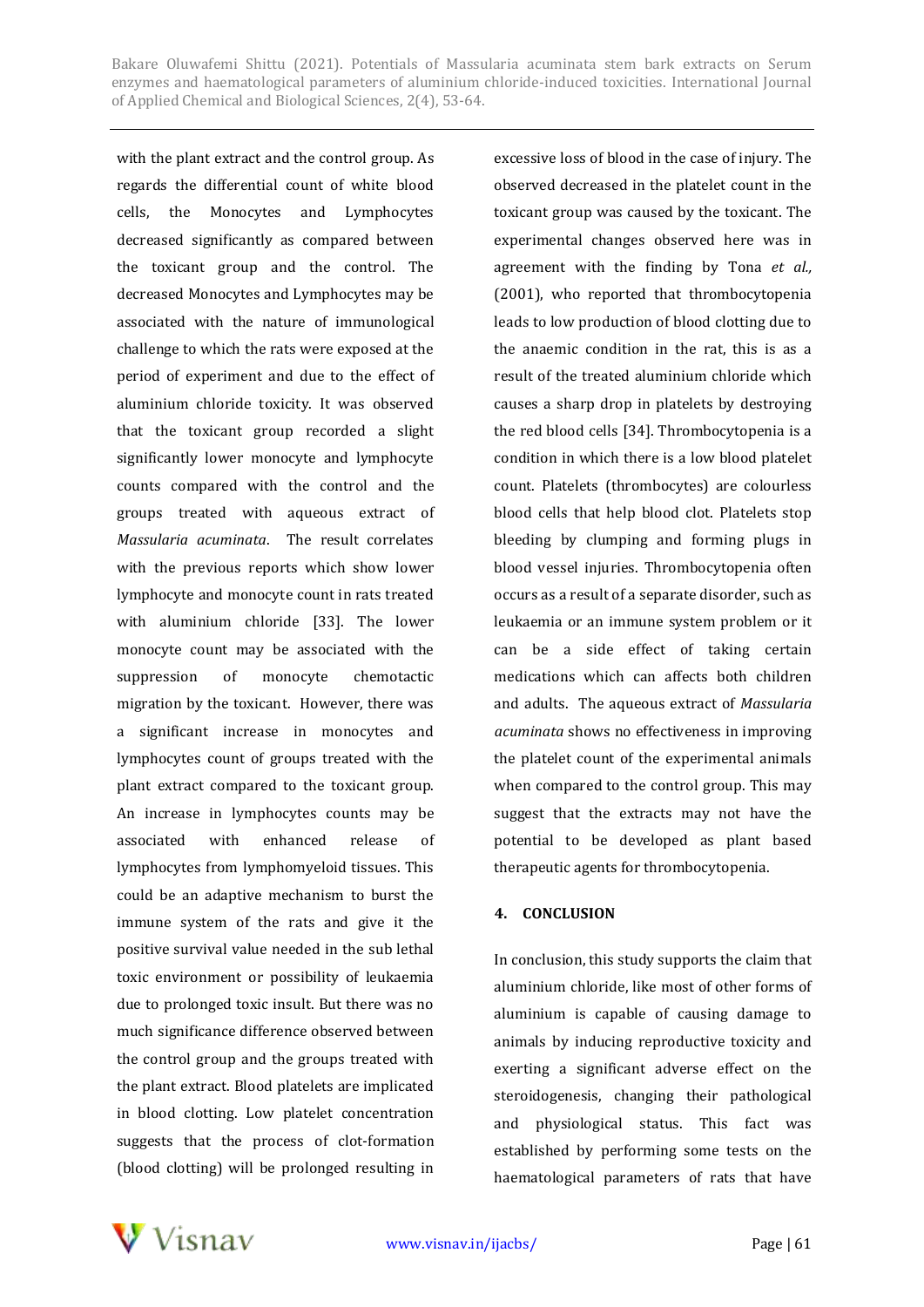been treated with aluminium chloride. This study gives a documented evidence of such investigation in rats whose physiology is comparable and predicted to that of human. Thus, the result of this study indicates that the aqueous extract of *Massularia acuminata* has an androgenic potential that can suppress the reproductive toxicity caused by aluminium chloride and could be used in the treatment of infertility.

## **5. ACKNOWLEDGEMENT**

The authors wish to acknowledge the assistance of all his undergraduate students Odolofin, Victor Emmanuel., Aminu, Azeezat Goodluck, Akinyomi Adebayo Samuel. and Preye Faith; that participated and displayed academic discipline and doggedness in all phases during the course of this research works.

## **6. CONFLICT OF INTEREST**

The authors have declared that there is no conflict of interest.

## **7. SOURCE/S OF FUNDING**

No source of funding

## **8. REFERENCES**

- 1. Ayaz, K., Miah, M. T., Ahasan, H. N., Raihan, M. R., Islam, M. A.,… (2012). Male infertility. A review. *J Med*. **13**: 190-199
- 2. Guay, A. T., Spark, R. F., Bansal, S., Cunningham, G. R., Goodman, N. F., Nankin, H. R., ... & Mechanick, J. I. (2003). American Association of Clinical Endocrinologists

medical guidelines for clinical practice for the evaluation and treatment of male sexual dysfunction: a couple's problem– 2003 update. *Endocrine Practice*, **9***(1)*, 77- 95.

- 3. Rajkumar, R. P., & Kumaran, A. K. (2015). Depression and anxiety in men with sexual dysfunction: a retrospective study. *Comprehensive psychiatry*, **60**, 114-118.
- 4. Lindau, S. T., Schumm, L. P., Laumann, E. O., Levinson, W., O'Muircheartaigh, C. A., & Waite, L. J. (2007). A study of sexuality and health among older adults in the United States. *New England Journal of Medicine*, **357***(8)*, 762-774.
- 5. El-Sakka, A. I. (2007). Erectile dysfunction: Association of risk factors and medical comorbidities with male sexual dysfunctions. *The journal of sexual medicine*, **4***(6)*, 1691-1700.
- 6. American Psychiatric Association (2013). The Diagnostic and Statistical Manual of Mental disorders. 5th ed. Washington, DC.
- 7. Yakubu, M. T., Akanji, M. A., & Oladiji, A. T. (2007). Male sexual dysfunction and methods used in assessing medicinal plants with aphrodisiac potentials. *Pharmacognosy Reviews*, **1***(1)*.
- 8. Anis, T. H., ElKaraksy, A., Mostafa, T., Gadalla, A., Imam, H., Hamdy, L., & Abu el‐ Alla, O. (2007). Chronic lead exposure may be associated with erectile dysfunction. *The journal of sexual medicine,* **4***(5)*, 1428- 1436.
- 9. Pizent, A., Tariba, B., & Zivkovic, T. (2012). Reproductive toxicity of metals in men. *Arhiv za higijenu rada i toksikologiju*, **63**, 35.

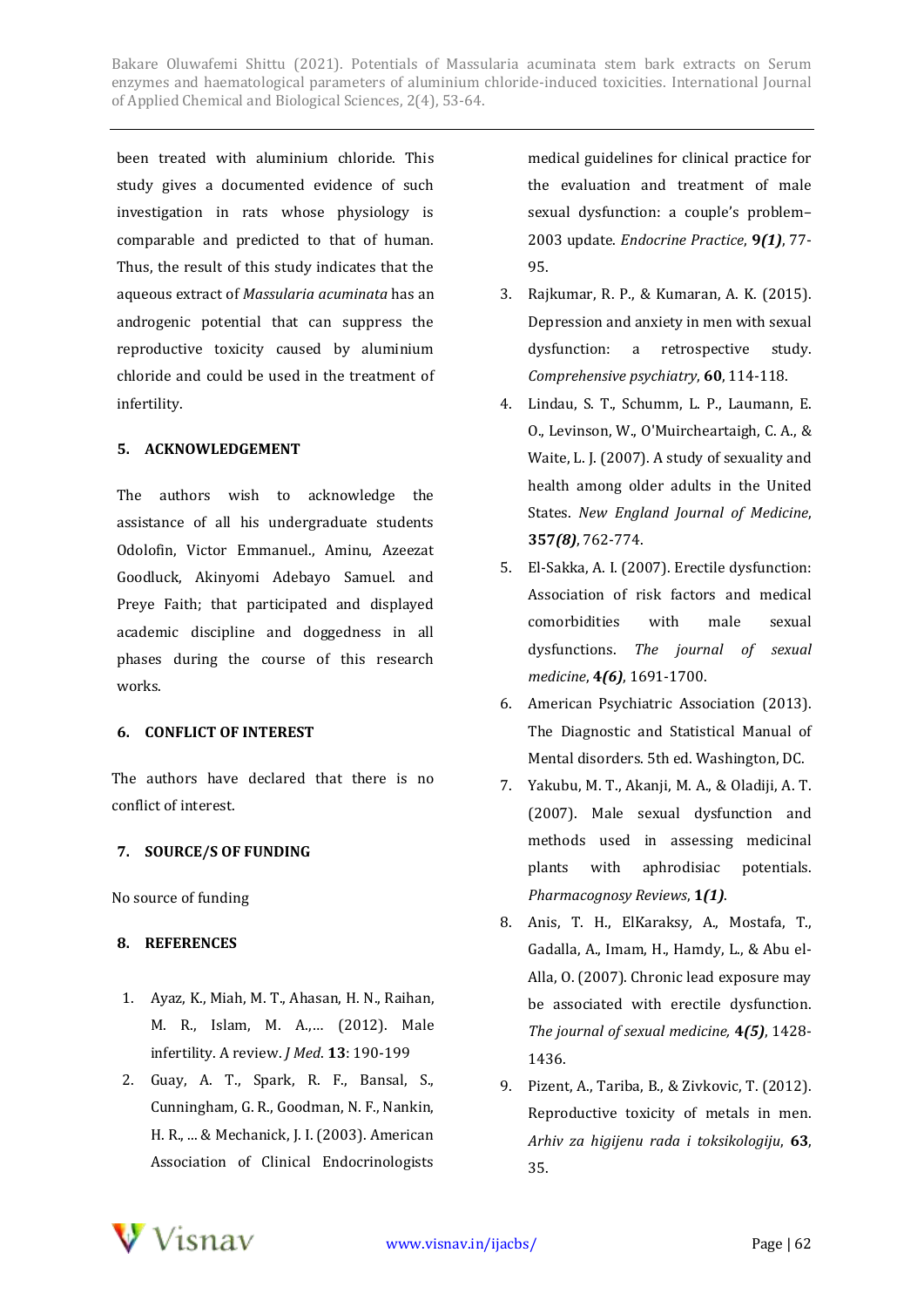- 10. Verstraeten, S. V., Aimo, L., & Oteiza, P. I. (2008). Aluminium and lead: molecular mechanisms of brain toxicity. *Archives of toxicology*, **82***(11)*, 789-802.
- 11. Agency for Toxic Substances and Disease Registry. (2008). Toxicological profile for aluminium. U.S. Department of Health and Human Services. Public Health Service. 1-4
- 12. Abbasali, K. M., Zhila, T., & Farshad, N. (2005). Developmental toxicity of Aluminum from high doses of AlCl3 in mice. *J. Applied Res*., **5**: 575-579.
- 13. Mestaghanmi, H., El-Amrani, S., & Saile, R. (2002). Effects of aluminium chloride administration during gestation in rat. *Stal*, **27**, 73-81.
- 14. Mahieu, S., Millen, N., González, M., del Carmen Contini, M., & Elías, M. M. (2005). Alterations of the renal function and oxidative stress in renal tissue from rats chronically treated with aluminium during the initial phase of hepatic regeneration. *Journal of inorganic biochemistry*, **99***(9)*, 1858-1864.
- 15. Pizent, A., Tariba, B., & Zivkovic, T. (2012). Reproductive toxicity of metals in men. *Arhiv za higijenu rada i toksikologiju*, **63**, 35.
- 16. Patel, D. K., Kumar, R., Prasad, S. K., & Hemalatha, S. (2011). Pharmacologically screened aphrodisiac plant-A review of current scientific literature. *Asian pacific journal of tropical biomedicine*, **1***(1)*, S131- S138.
- 17. Ademosun, A. O., Adebayo, A. A., & Oboh, G. (2019). Anogeissus leiocarpus attenuates paroxetine-induced erectile dysfunction in male rats via enhanced sexual behavior,

nitric oxide level and antioxidant status. *Biomedicine & Pharmacotherapy*, **111**, 1029-1035.

- 18. Rodrigues, B., & McNeill, J. H. (1992). The diabetic heart: metabolic causes for the development of a cardiomyopathy. *Cardiovascular Research*, **26***(10)*, 913-922.
- 19. Ajagbonna, O. P.., Onifade, K. I. and Suleiman, U. (1999). Hematological and biochemical changes in rat given extract of Calatropi sprocera. *Journal of Veterinary Science*. **1**:36-42.
- 20. Mahieu, S., Contini, M. C., Gonzalez, M., Millen, N., Elias, M. M. (2000). Aluminum toxicity Hematological effects. *Toxicol Lett*. **111**: 235.
- 21. Yousef, M. I. and Salama, A. F. (2009). Propolis protection from reproductive toxicity caused by aluminium chloride in male rats. *Food Chem Toxicol*. **47**: 1168- 1175.
- 22. Isaac, L. J., Abah, G., Akpan, B., & Ekaette, I. U. (2013). Haematological properties of different breeds and sexes of rabbits. In Proceedings of the 18th Annual Conference of Animal Science Association of Nigeria, **6**: 24-27.
- 23. Marcotty, T., Simukoko, H., Berkvens, D., Vercruysse, J., Praet, N., & Van den Bossche, P. (2008). Evaluating the use of packed cell volume as an indicator of trypanosomal infections in cattle in eastern Zambia. *Preventive Veterinary Medicine*, **87***(3-4)*, 288-300.
- 24. Adebayo, J. O., Adesokan, A. A., Olatunji, L. A., Burro, D. O., Soladoye, A. O. (2005). Effect of Ethanolic extract of Bougainvillea spectabilis leaves on haematological and